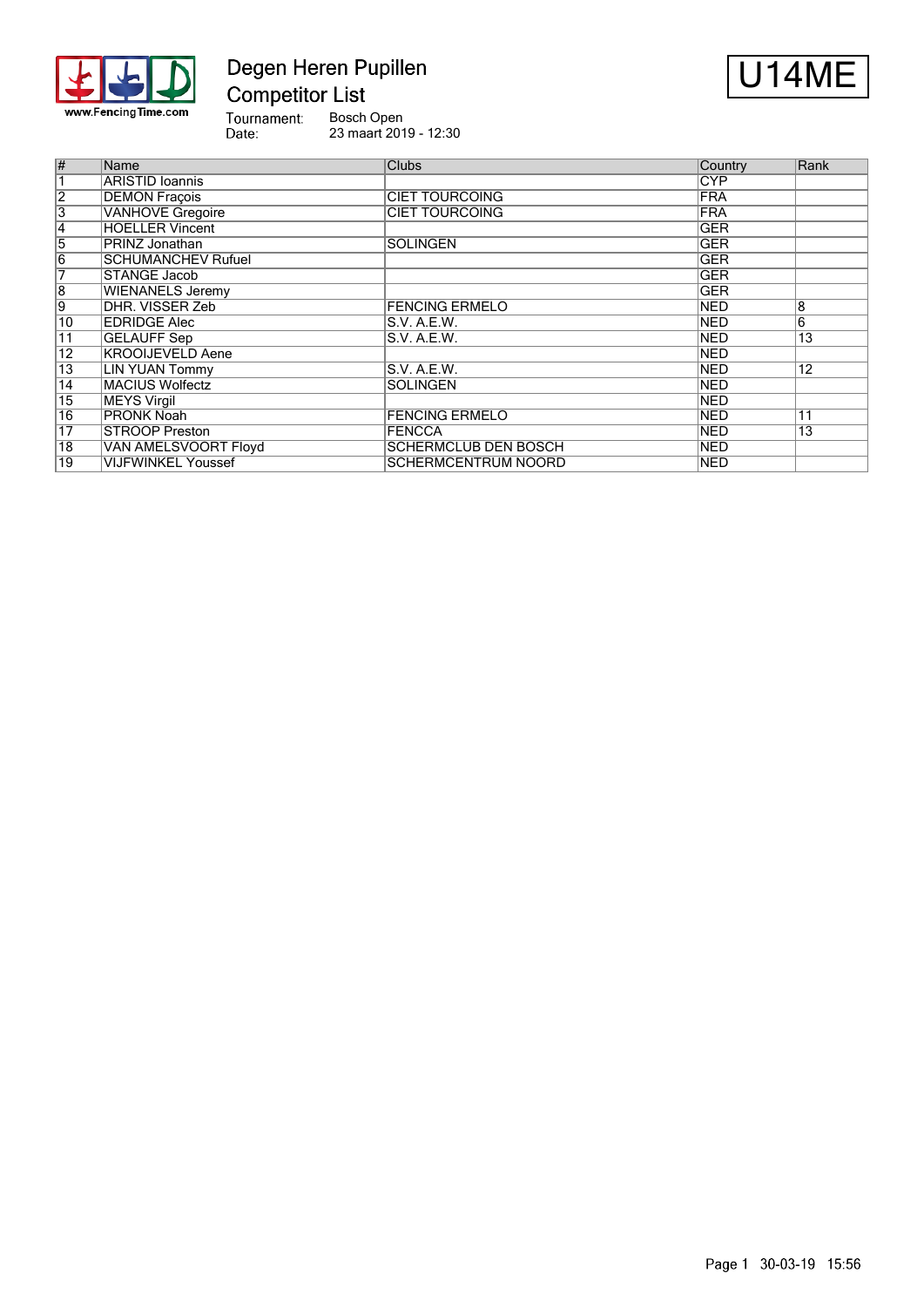| <b>Bosch Open</b>                                                                                       |                                                                             |  |  |  |  |  |  |  |  |  |
|---------------------------------------------------------------------------------------------------------|-----------------------------------------------------------------------------|--|--|--|--|--|--|--|--|--|
| Den Bosch                                                                                               |                                                                             |  |  |  |  |  |  |  |  |  |
| 23 maart 2019                                                                                           |                                                                             |  |  |  |  |  |  |  |  |  |
| Degen Heren Pupillen                                                                                    |                                                                             |  |  |  |  |  |  |  |  |  |
| Total # of competitors: 19 Total # of pools: 3                                                          |                                                                             |  |  |  |  |  |  |  |  |  |
| 3 pools<br>Round 1<br>2 pools of 6 and 1 pool of 7<br>All competitors (100%) promoted to the next round |                                                                             |  |  |  |  |  |  |  |  |  |
| Round 2                                                                                                 | Incomplete DE table of 32 fenced through the finals, no fence-off for third |  |  |  |  |  |  |  |  |  |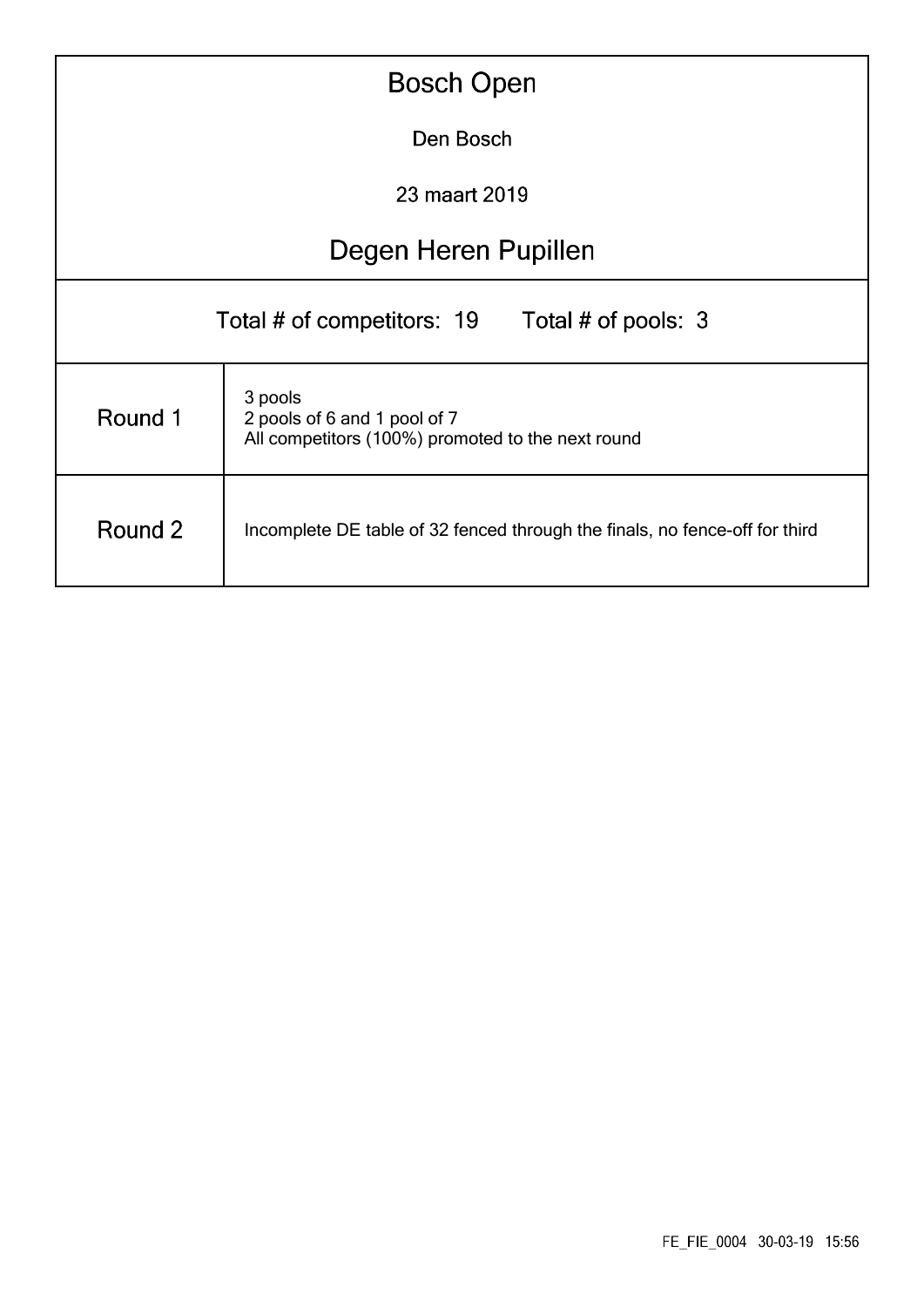

## Degen Heren Pupillen Seeding for Round #1 - Pool



Tournament:<br>Date: Bosch Open 23 maart 2019 - 12:30 FIE Document: FE\_FIE\_0001.2

| Seed                      | Name                      | Club                        | Country    | Rank | Notes |
|---------------------------|---------------------------|-----------------------------|------------|------|-------|
|                           | <b>EDRIDGE Alec</b>       | S.V. A.E.W.                 | <b>NED</b> | 6    |       |
| $\overline{2}$            | DHR. VISSER Zeb           | <b>FENCING ERMELO</b>       | <b>NED</b> | 8    |       |
| $\overline{\overline{3}}$ | <b>PRONK Noah</b>         | <b>FENCING ERMELO</b>       | <b>NED</b> | 11   |       |
| 14                        | <b>LIN YUAN Tommy</b>     | S.V. A.E.W.                 | <b>NED</b> | 12   |       |
| 5                         | <b>GELAUFF Sep</b>        | S.V. A.E.W.                 | <b>NED</b> | 13   |       |
| $\overline{6}$            | <b>STROOP Preston</b>     | <b>FENCCA</b>               | <b>NED</b> | 13   |       |
| 7                         | <b>DEMON Fracois</b>      | <b>CIET TOURCOING</b>       | <b>FRA</b> |      |       |
| $\overline{8}$            | <b>MEYS Virgil</b>        |                             | <b>NED</b> |      |       |
| 9                         | <b>VIJFWINKEL Youssef</b> | <b>SCHERMCENTRUM NOORD</b>  | <b>NED</b> |      |       |
| $\overline{10}$           | <b>MACIUS Wolfectz</b>    | <b>SOLINGEN</b>             | <b>NED</b> |      |       |
| $\overline{11}$           | <b>KROOIJEVELD Aene</b>   |                             | <b>NED</b> |      |       |
| $\overline{12}$           | <b>HOELLER Vincent</b>    |                             | <b>GER</b> |      |       |
| 13                        | <b>SCHUMANCHEV Rufuel</b> |                             | <b>GER</b> |      |       |
| 14                        | <b>WIENANELS Jeremy</b>   |                             | <b>GER</b> |      |       |
| 16                        | PRINZ Jonathan            | <b>SOLINGEN</b>             | <b>GER</b> |      |       |
| $\overline{17}$           | <b>STANGE Jacob</b>       |                             | <b>GER</b> |      |       |
| $\overline{18}$           | <b>VANHOVE Gregoire</b>   | <b>CIET TOURCOING</b>       | <b>FRA</b> |      |       |
| 19                        | VAN AMELSVOORT Floyd      | <b>SCHERMCLUB DEN BOSCH</b> | <b>NED</b> |      |       |
| 20                        | ARISTID Ioannis           |                             | <b>CYP</b> |      |       |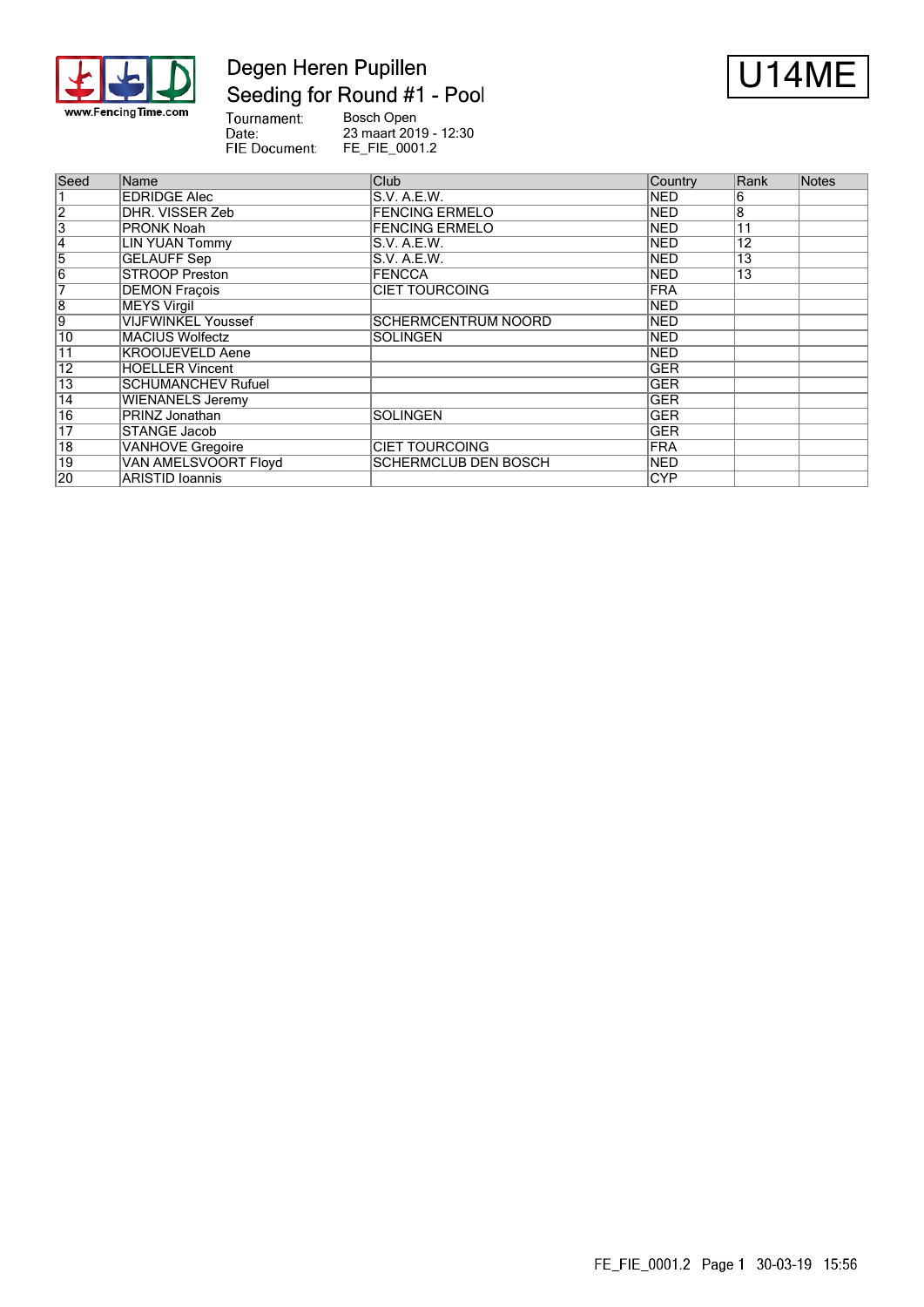

### Degen Heren Pupillen Round #1 Pool Results



Tournament: Bosch Open Date: 23 maart 2019 - 12:30 FIE Document: FE\_FIE\_0007

|                           | Referee(s):          |                |                |                |                |                |                |                |                |        |    |      |               |
|---------------------------|----------------------|----------------|----------------|----------------|----------------|----------------|----------------|----------------|----------------|--------|----|------|---------------|
| Name                      | Affiliation          | $\#$           |                | $\overline{2}$ | 3              | $\overline{4}$ | 5              | 6              | V              | V/M TS |    | - TR | $\lfloor$ lnd |
| <b>HOELLER Vincent</b>    | <b>GER</b>           | 1              |                | D1             | D <sub>3</sub> | V5             | V5             | V <sub>5</sub> | 3              | 0,60   | 19 | 19   | $\Omega$      |
| <b>STROOP Preston</b>     | FENCCA / NED         | $\mathcal{P}$  | V <sub>5</sub> |                | D <sub>3</sub> | V5             | D <sub>4</sub> | D <sub>3</sub> | 2              | 0,40   | 20 | 20   | -0            |
| <b>SCHUMANCHEV Rufuel</b> | <b>GER</b>           | 3              | V5             | V5             |                | V5             | V5             | D <sub>3</sub> | 4              | 0,80   | 23 | 14   | -9            |
| <b>DEMON Fraçois</b>      | CIET TOURCOING / FRA | $\overline{4}$ | D1             | D4             | D <sub>2</sub> |                | D4             | D <sub>3</sub> | $\mathbf 0$    | 0,00   | 14 | 25   | $-11$         |
| <b>EDRIDGE Alec</b>       | S.V. A.E.W. / NED    | 5.             | D4             | V5             | D1             | V <sub>5</sub> |                | D <sub>3</sub> | $\overline{2}$ | 0,40   | 18 | 23   | -5            |
| <b>KROOIJEVELD Aene</b>   | <b>NED</b>           | 6              | D4             | V5             | V <sub>5</sub> | V <sub>5</sub> | V <sub>5</sub> |                | 4              | 0,80   | 24 | 17   |               |

|                         | Referee(s):                          |                |                |                |                |                  |                |                |                |      |    |               |          |
|-------------------------|--------------------------------------|----------------|----------------|----------------|----------------|------------------|----------------|----------------|----------------|------|----|---------------|----------|
| Name                    | Affiliation                          | #              |                | $\overline{2}$ | 3              | $\boldsymbol{A}$ | 5              | 6              | V              |      |    | V/M TS TR Ind |          |
| DHR. VISSER Zeb         | FENCING ERMELO / NED                 |                |                | D <sub>3</sub> | V <sub>5</sub> | V <sub>5</sub>   | D <sub>3</sub> | D <sub>3</sub> | $\overline{2}$ | 0.40 | 19 | 20            | $-1$     |
| <b>WIENANELS Jeremy</b> | <b>GER</b>                           | $\overline{2}$ | V <sub>5</sub> |                | V <sub>5</sub> | V <sub>5</sub>   | V <sub>5</sub> | V <sub>5</sub> | 5              | 1,00 | 25 | 10            | 15       |
| <b>MEYS Virgil</b>      | <b>NED</b>                           | 3              | D1             | D1             |                | D <sub>2</sub>   | D <sub>3</sub> | D <sub>1</sub> | $\mathbf 0$    | 0,00 | 8  | 25            | $-17$    |
| <b>GELAUFF Sep</b>      | S.V. A.E.W. / NED                    | 4              | D4             | D4             | V5             |                  | D <sub>1</sub> | D <sub>2</sub> | 1              | 0,20 | 16 | 22            | -6       |
| PRINZ Jonathan          | SOLINGEN / GER                       | 5.             | V5             | D <sub>2</sub> | V <sub>5</sub> | V <sub>5</sub>   |                | V5             | 4              | 0,80 | 22 | 13            | -9       |
| VAN AMELSVOORT Floyd    | SCHERMCLUB DEN BOSCH /<br><b>NED</b> | 6              | V5             | D0             | V <sub>5</sub> | V <sub>5</sub>   | D <sub>1</sub> |                | 3              | 0,60 | 16 | 16            | $\Omega$ |

| 3                         | Referee(s):                         |                |                |                |                |                |                |                |                |                |        |    |     |       |
|---------------------------|-------------------------------------|----------------|----------------|----------------|----------------|----------------|----------------|----------------|----------------|----------------|--------|----|-----|-------|
| Name                      | Affiliation                         | #              | 1              | 2              | 3              | 4              | 5              | 6              | 7              | V              | V/M TS |    | TR. | Ind   |
| <b>VIJFWINKEL Youssef</b> | SCHERMCENTRUM NOORD /<br><b>NED</b> | 1              |                | V5             | D4             | D4             | D <sub>3</sub> | D <sub>2</sub> | V <sub>5</sub> | $\overline{2}$ | 0.33   | 23 | 25  | $-2$  |
| <b>PRONK Noah</b>         | FENCING ERMELO / NED                | $\overline{2}$ | D <sub>3</sub> |                | D <sub>3</sub> | V5             | D1             | D <sub>3</sub> | D <sub>3</sub> | 1              | 0,17   | 18 | 29  | $-11$ |
| <b>MACIUS Wolfectz</b>    | SOLINGEN / NED                      | 3              | V5             | V5             |                | V5             | V <sub>5</sub> | D <sub>3</sub> | V <sub>5</sub> | 5              | 0.83   | 28 | 18  | 10    |
| <b>LIN YUAN Tommy</b>     | S.V. A.E.W. / NED                   | $\overline{4}$ | V5             | D <sub>4</sub> | D <sub>2</sub> |                | V5             | D <sub>1</sub> | V5             | 3              | 0,50   | 22 | 23  | $-1$  |
| <b>VANHOVE Gregoire</b>   | CIET TOURCOING / FRA                | 5              | V4             | V <sub>5</sub> | D1             | D <sub>3</sub> |                | D <sub>0</sub> | D <sub>3</sub> | $\overline{2}$ | 0,33   | 16 | 24  | -8    |
| <b>STANGE Jacob</b>       | <b>GER</b>                          | 6              | V5             | V5             | V5             | V5             | V5             |                | V5             | 6              | 1,00   | 30 | 12  | 18    |
| <b>ARISTID Ioannis</b>    | <b>CYP</b>                          | 7              | D3             | V5             | D <sub>3</sub> | D1             | V5             | D <sub>3</sub> |                | 2              | 0,33   | 20 | 26  | -6    |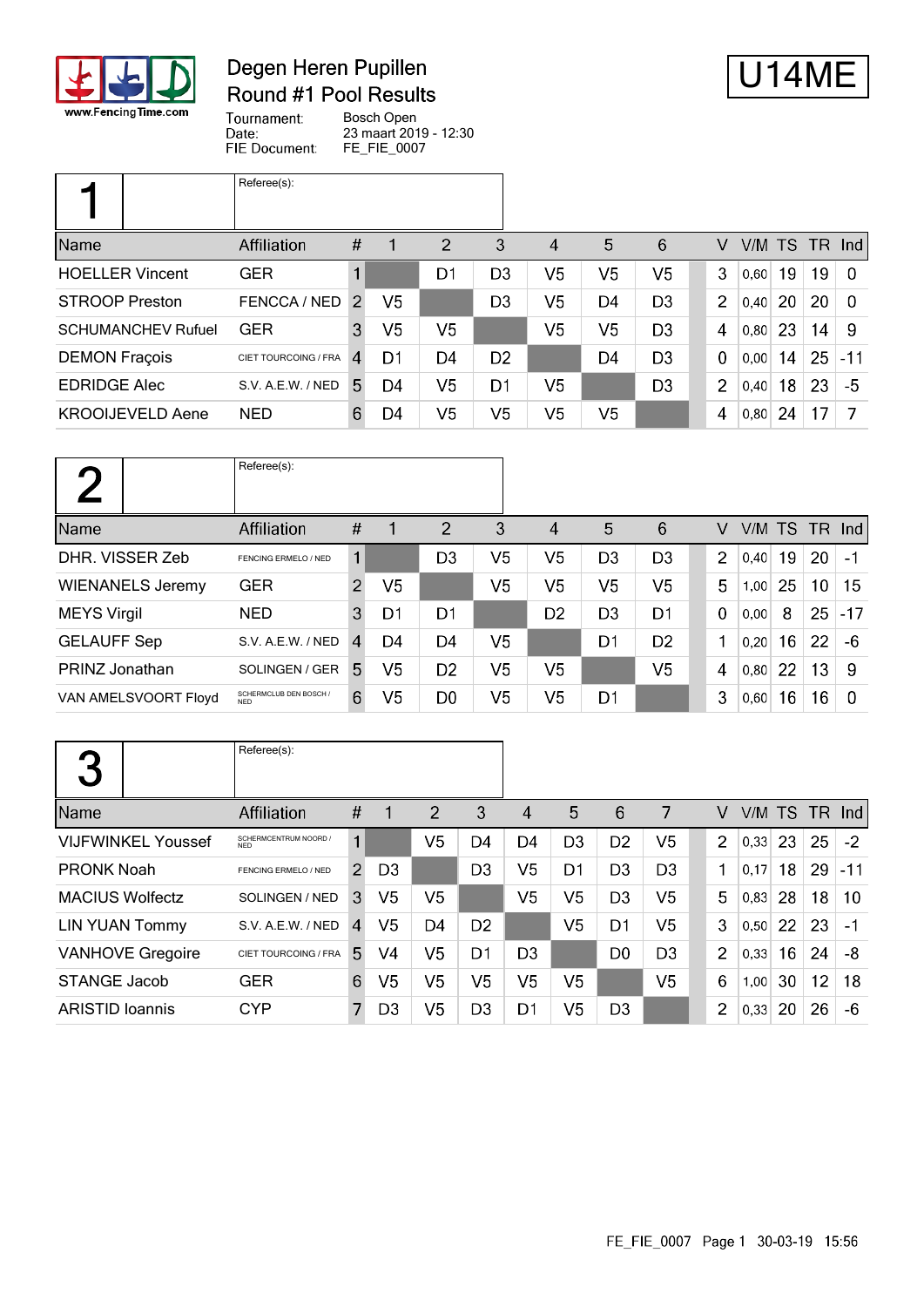

## Degen Heren Pupillen Seeding for Round #2 - DE



Tournament:<br>Date:<br>FIE Document: Bosch Open 23 maart 2019 - 12:30 FE\_FIE\_0008

| Seed            | Name                      | Club                        | Country    | ΙV             | V/M               | <b>TS</b>       | <b>TR</b> | llnd  | <b>Notes</b> |
|-----------------|---------------------------|-----------------------------|------------|----------------|-------------------|-----------------|-----------|-------|--------------|
|                 | <b>STANGE Jacob</b>       |                             | GER        | 6              | 1,00              | 30              | 12        | +18   | Advanced     |
| $\overline{2}$  | <b>WIENANELS Jeremy</b>   |                             | <b>GER</b> | 5              | 1,00              | 25              | 10        | $+15$ | Advanced     |
| 3               | MACIUS Wolfectz           | <b>SOLINGEN</b>             | <b>NED</b> | 5              | $ 0.83\rangle$    | 28              | 18        | $+10$ | Advanced     |
| 14              | <b>SCHUMANCHEV Rufuel</b> |                             | <b>GER</b> | 4              | 0.80              | 23              | 14        | +9    | Advanced     |
| 5               | PRINZ Jonathan            | <b>SOLINGEN</b>             | <b>GER</b> | 4              | 0, 80             | 22              | 13        | +9    | Advanced     |
| $\overline{6}$  | <b>KROOIJEVELD Aene</b>   |                             | <b>NED</b> | 4              | 0.80              | 24              | 17        | $+7$  | Advanced     |
| 7               | <b>HOELLER Vincent</b>    |                             | <b>GER</b> | 3              | 0,60              | $\overline{19}$ | 19        | 0     | Advanced     |
| $\overline{8}$  | VAN AMELSVOORT Floyd      | <b>SCHERMCLUB DEN BOSCH</b> | <b>NED</b> | 3              | 0,60              | 16              | 16        | 0     | Advanced     |
| 9               | LIN YUAN Tommy            | IS.V. A.E.W.                | INED       | 3              | 0,50              | 22              | 23        | -1    | Advanced     |
| 10              | <b>STROOP Preston</b>     | FENCCA                      | <b>NED</b> | 2              | $ 0,40\rangle$    | 20              | 20        | 0     | Advanced     |
| 11              | DHR. VISSER Zeb           | <b>FENCING ERMELO</b>       | <b>NED</b> | $\overline{2}$ | $ 0,40\rangle$    | 19              | 20        | -1    | Advanced     |
| 12              | <b>EDRIDGE Alec</b>       | S.V. A.E.W.                 | INED       | 2              | $ 0,40\rangle$    | 18              | 23        | -5    | Advanced     |
| 13              | <b>VIJFWINKEL Youssef</b> | <b>SCHERMCENTRUM NOORD</b>  | INED       | $\overline{2}$ | $ 0.33\rangle$    | 23              | 25        | -2    | Advanced     |
| 14              | ARISTID Ioannis           |                             | <b>CYP</b> | $\overline{2}$ | 0,33              | 20              | 26        | -6    | Advanced     |
| 15              | <b>VANHOVE Gregoire</b>   | <b>CIET TOURCOING</b>       | <b>FRA</b> | $\overline{2}$ | 0,33              | 16              | 24        | -8    | Advanced     |
| $\overline{16}$ | <b>GELAUFF Sep</b>        | S.V. A.E.W.                 | INED       |                | 0,20              | 16              | 22        | $-6$  | Advanced     |
| $\overline{17}$ | PRONK Noah                | <b>FENCING ERMELO</b>       | <b>NED</b> |                | $\overline{0,17}$ | 18              | 29        | $-11$ | Advanced     |
| $\overline{18}$ | <b>DEMON Fraçois</b>      | <b>CIET TOURCOING</b>       | FRA        | 10             | 0,00              | 14              | 25        | $-11$ | Advanced     |
| $\overline{19}$ | MEYS Virgil               |                             | <b>NED</b> | 0              | 0.00              | 8               | 25        | $-17$ | Advanced     |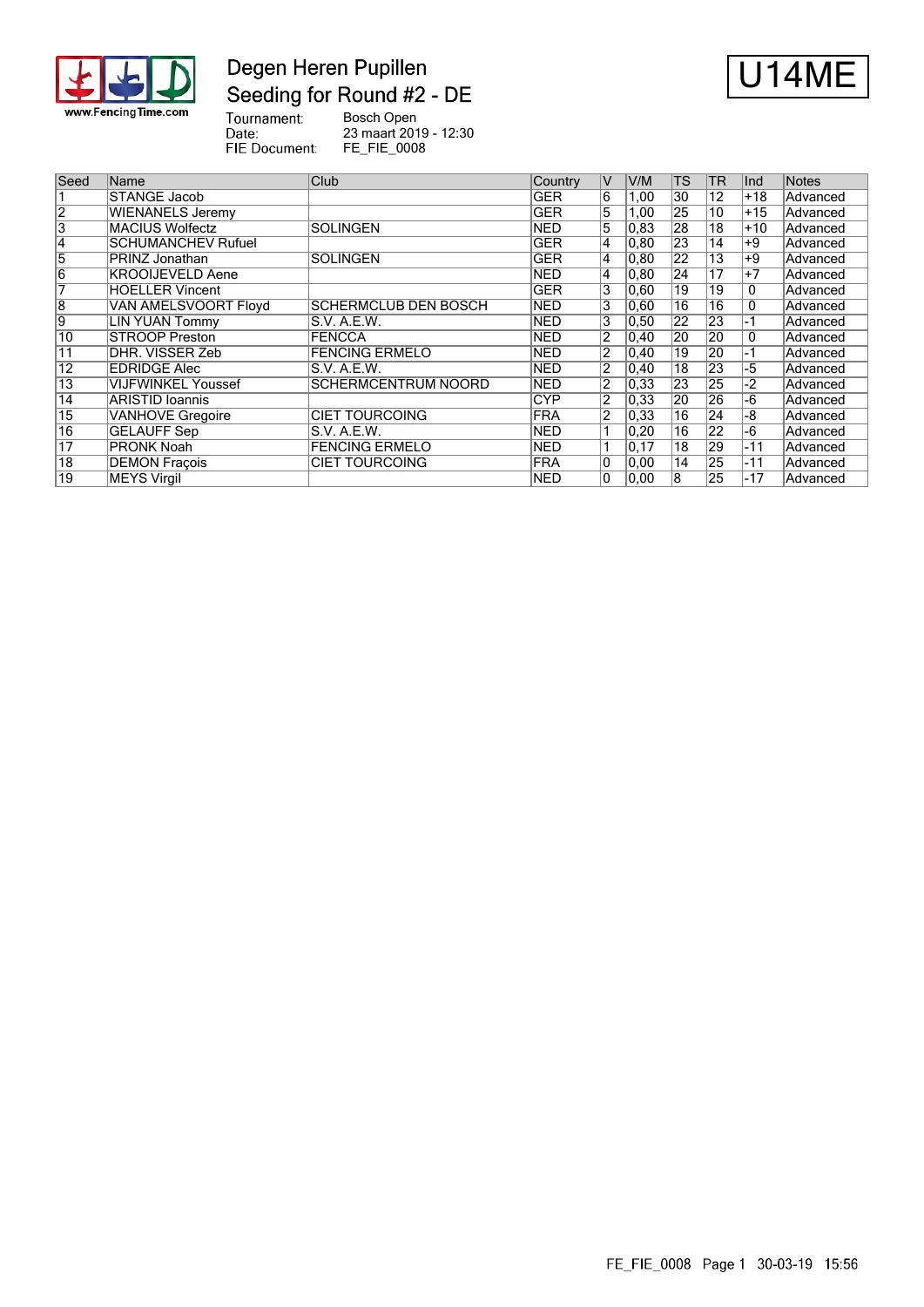#### Degen Heren Pupillen - Round #2 - DE (Table of 32)

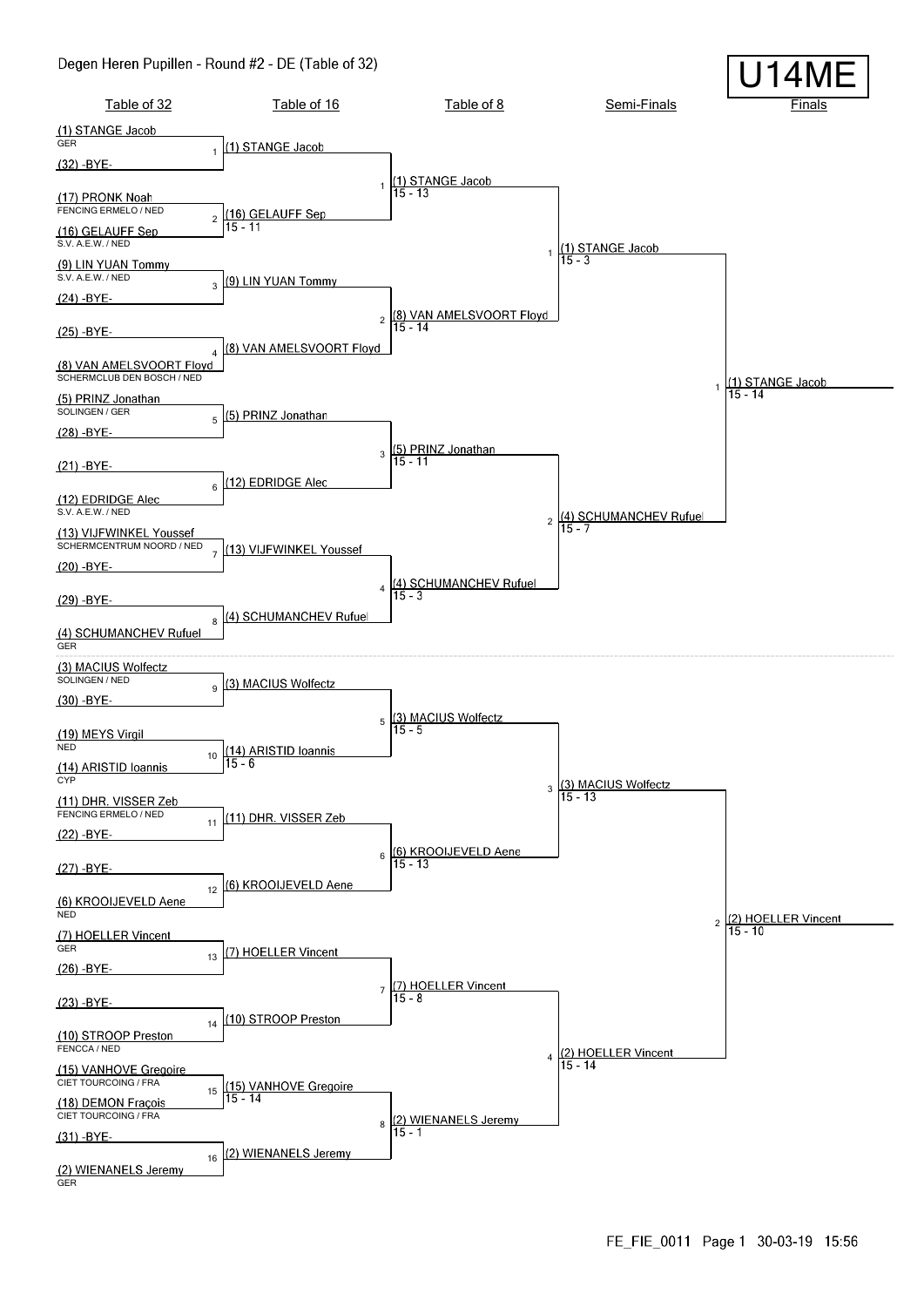### Degen Heren Pupillen - Round #2 - DE (Table of 8)



#### FE\_FIE\_0011 Page 1 30-03-19 15:56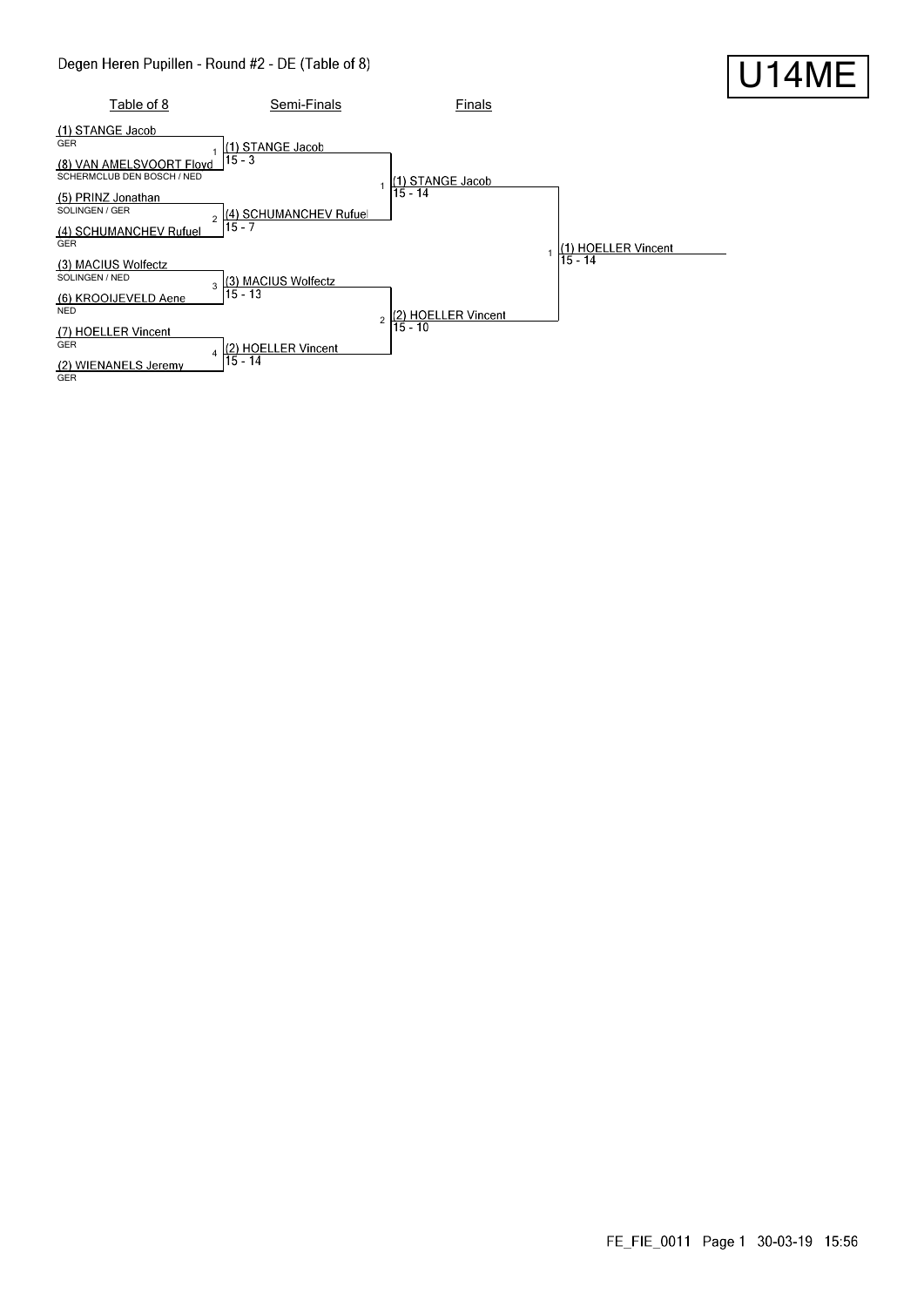

## Degen Heren Pupillen **Final Ranking**



Tournament:<br>Date: Bosch Open 23 maart 2019 - 12:30 FIE Document: FE\_FIE\_0012

| Place           | Name                      | <b>Clubs</b>                | Country    |
|-----------------|---------------------------|-----------------------------|------------|
|                 | <b>HOELLER Vincent</b>    |                             | <b>GER</b> |
| $\overline{2}$  | STANGE Jacob              |                             | <b>GER</b> |
| $\overline{3T}$ | <b>MACIUS Wolfectz</b>    | <b>SOLINGEN</b>             | <b>NED</b> |
| $\overline{3T}$ | <b>SCHUMANCHEV Rufuel</b> |                             | <b>GER</b> |
| 5               | <b>WIENANELS Jeremy</b>   |                             | GER        |
| $\overline{6}$  | PRINZ Jonathan            | <b>SOLINGEN</b>             | <b>GER</b> |
| 7               | <b>KROOIJEVELD Aene</b>   |                             | <b>NED</b> |
| $\overline{8}$  | VAN AMELSVOORT Floyd      | <b>SCHERMCLUB DEN BOSCH</b> | <b>NED</b> |
| 9               | <b>LIN YUAN Tommy</b>     | S.V. A.E.W.                 | <b>NED</b> |
| 10              | <b>STROOP Preston</b>     | <b>FENCCA</b>               | <b>NED</b> |
| $\overline{11}$ | DHR. VISSER Zeb           | <b>FENCING ERMELO</b>       | <b>NED</b> |
| 12              | <b>EDRIDGE Alec</b>       | S.V. A.E.W.                 | <b>NED</b> |
| 13              | <b>VIJFWINKEL Youssef</b> | <b>SCHERMCENTRUM NOORD</b>  | <b>NED</b> |
| $\overline{14}$ | <b>ARISTID Ioannis</b>    |                             | <b>CYP</b> |
| 15              | <b>VANHOVE Gregoire</b>   | <b>CIET TOURCOING</b>       | FRA        |
| $\overline{16}$ | <b>GELAUFF Sep</b>        | IS.V. A.E.W.                | <b>NED</b> |
| 17              | <b>PRONK Noah</b>         | <b>FENCING ERMELO</b>       | <b>NED</b> |
| $\overline{18}$ | <b>DEMON Fraçois</b>      | <b>CIET TOURCOING</b>       | FRA        |
| 19              | <b>MEYS Virgil</b>        |                             | <b>NED</b> |